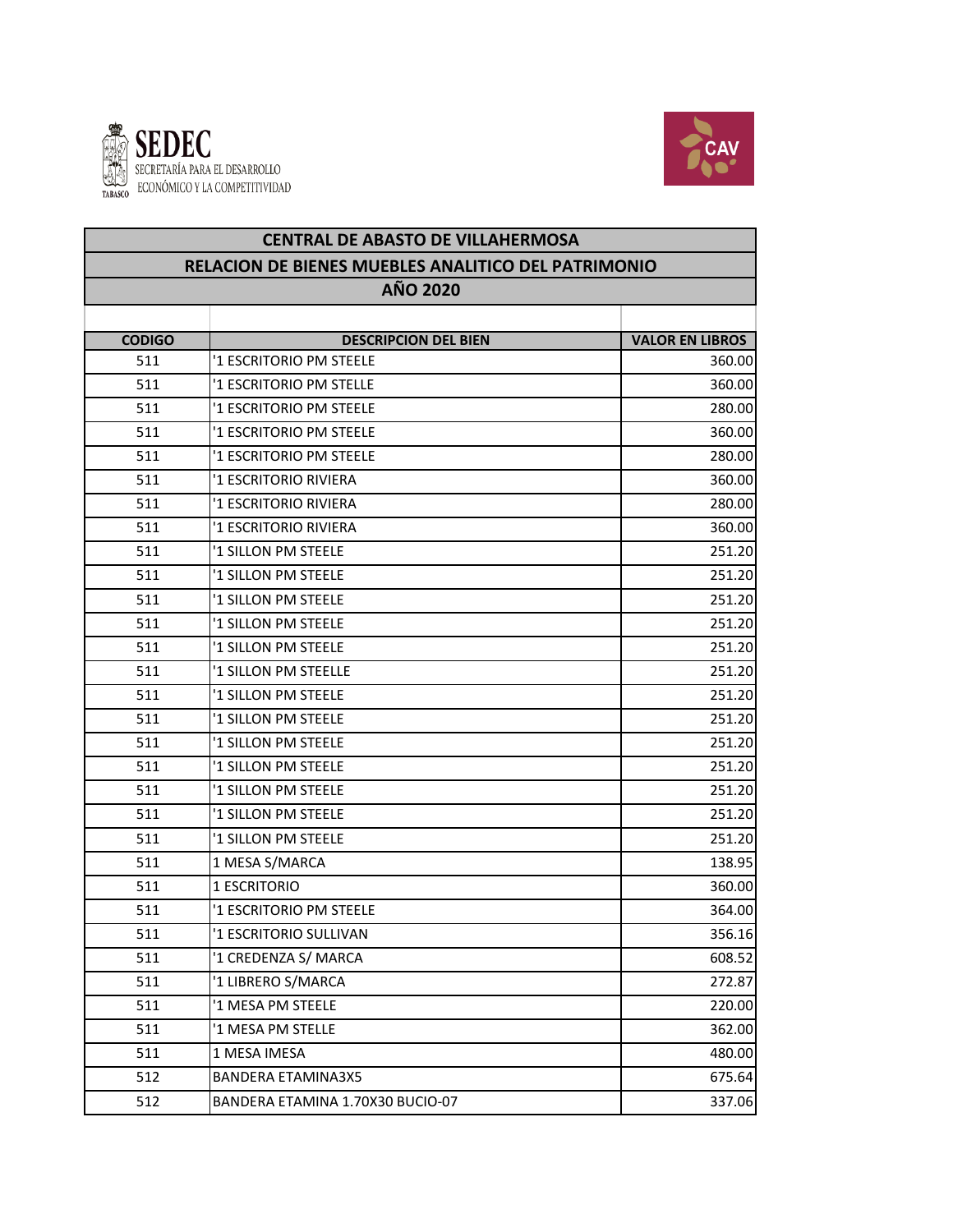| 515 | <b>MONITOR SAMSUNG LED</b>                          | 345.64    |
|-----|-----------------------------------------------------|-----------|
| 515 | COMPUTADORA RFM20124412413                          | 1,709.77  |
| 515 | COMPUTADORA TS20130859569                           | 1,709.77  |
| 515 | COMPUTADORA TS20130859485                           | 1,709.77  |
| 515 | COMPUTADORA TS20130859534                           | 1,709.77  |
| 515 | COMPUTADORA TS20130859545                           | 1,709.77  |
| 515 | COMP DE ESCRITORIO COMPAQ CPUCPQ3810                | 1,829.67  |
| 515 | MONITOR HP DE 18.5" MONHPC850                       | 691.17    |
| 515 | COMPUTADORA DE ESCRITORIO HP PRESARIO 100-405LA     | 3,471.48  |
| 515 | COMPUTADORA DE ESCRITORIO LENOVO THINK 10A6A0RQLS   | 8,594.61  |
| 515 | COMPUTADORA DE ESCRIT MC DELL .MOD OPTIPLES 9020    | 13,155.40 |
| 515 | COMPU PORTATIL MCA DELL MOD INSPIRON 145458 F-8DA   | 12,571.98 |
| 519 | CAMARA ST76                                         | 355.36    |
| 519 | AIRE ACONDICIONADO MINI SPLIT 12000BTUS             | 1,026.60  |
| 519 | AIRE ACONDICIONADO MINI SPLIT 18000BTUS             | 1,473.82  |
| 519 | COPIADORA MOD.135035CPM NUEVA/CANON                 | 2,654.17  |
| 519 | AIRE ACONDICIONADO MINI SPLIT SETC121D              | 1,233.90  |
| 519 | A/C T/ SPLIT 18000 BTUS MCA MIRAGE MOD CFX18D S89   | 2,936.43  |
| 519 | A/C T/ SPLIT 18000 BTUS MCA MIRAGE MOD CFX18D S21   | 2,936.43  |
| 519 | MINISPLIT TCL 18000 BTU SERIE 900025 F-16F3F        | 6,302.56  |
| 519 | MINISPLIT TCL INVERTER 12000 BTU SERIE 0129 F-6F3F  | 6,394.50  |
| 519 | MINISPLIT TCL INVERTER 12000 BTU SERIE 0149 F-6F3F  | 6,394.50  |
| 519 | MINISPLIT TCL INVERTER 12000 BTU SERIE 0474 F-6F3F  | 6,394.50  |
| 519 | MINISPLIT TCL INVERTER 12000 BTU SERIE1034 F-A315A  | 5,995.56  |
| 519 | MINISPLIT DAEWOOD INVERTER 12000 BTU F-4FB2A        | 7,443.33  |
| 519 | MINISPLIT DAEWOOD INVERTER 12000 BTU F-4FB2A        | 7,443.33  |
| 519 | MINISPLIT DAEWOOD INVERTER 12000 BTU F-4FB2A        | 7,443.33  |
| 519 | MINISPLIT DAEWOOD INVERTER 12000 BTU F-4FB2A        | 7,443.33  |
| 519 | MINISPLIT MIRAGE INVERTER 18000 BTU F-4FB2A         | 9,570.00  |
| 519 | MINISPLIT MIRAGE INVERTER 18000 BTU F-4FB2A         | 9,570.00  |
| 519 | MINISPLIT MIRAGE INVERTER 18000 BTU F-4FB2A         | 9,570.00  |
| 519 | IMPRESORA MULTIFUNCIONAL LASER CANON 8482B004AA     | 1,929.74  |
| 519 | FRIGOBAR WHIRPOOL 5 PIES CU COLOR BCO COD WS5501Q   | 1,487.64  |
| 519 | EQUIPO SONIDO F-570DB8                              | 21,767.24 |
| 519 | ENGARGOLADORA PERFLEX CODIGO 803178002              | 2,712.08  |
| 565 | RADIO KENW144-174MHZW (B2703142)                    | 646.19    |
| 565 | RADIO KENW 144-174MHZW (B2703143)                   | 646.19    |
| 565 | RADIO KENW 144-174MHZW (B2703144)                   | 646.19    |
| 565 | RADIO KENW 144-174MHZW (B2703145)                   | 646.19    |
| 565 | RADIO KENW 144-174W (B2703146)                      | 646.19    |
| 565 | RADIO PORTATIL KENWOOD MOD TK2000K SE B4907732      | 1,632.00  |
| 565 | '2-RADIOS KENWOOD MOD TK2000K SER B4903495-B4903496 | 4,075.83  |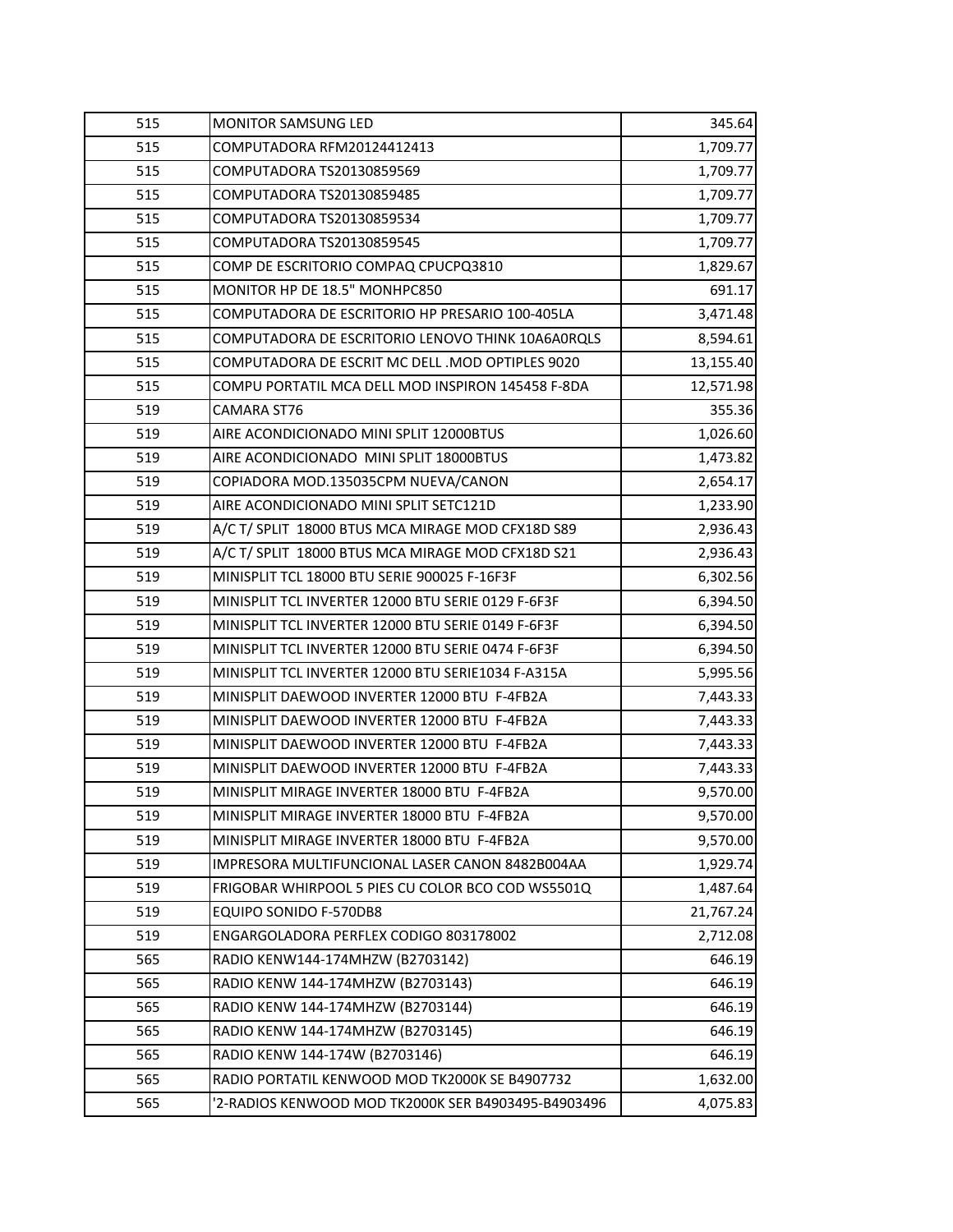|     | <b>TOTAL</b>                            |          |
|-----|-----------------------------------------|----------|
| 569 | IPODADORA A GASOL 6HP 22 TRUPER F-086AF | 3,817.12 |
| 569 | IDESBROZADORA A GASOLINA 33CC F-C5BF6   | 2.628.13 |
| 569 | HIDRO KARCHER MOD.G2600VH SE: 296142    | 3,950.63 |
| 569 | ESMERIL ANGULAR 7" 6000 RPM 2           | 546.88   |

**209,649.49**